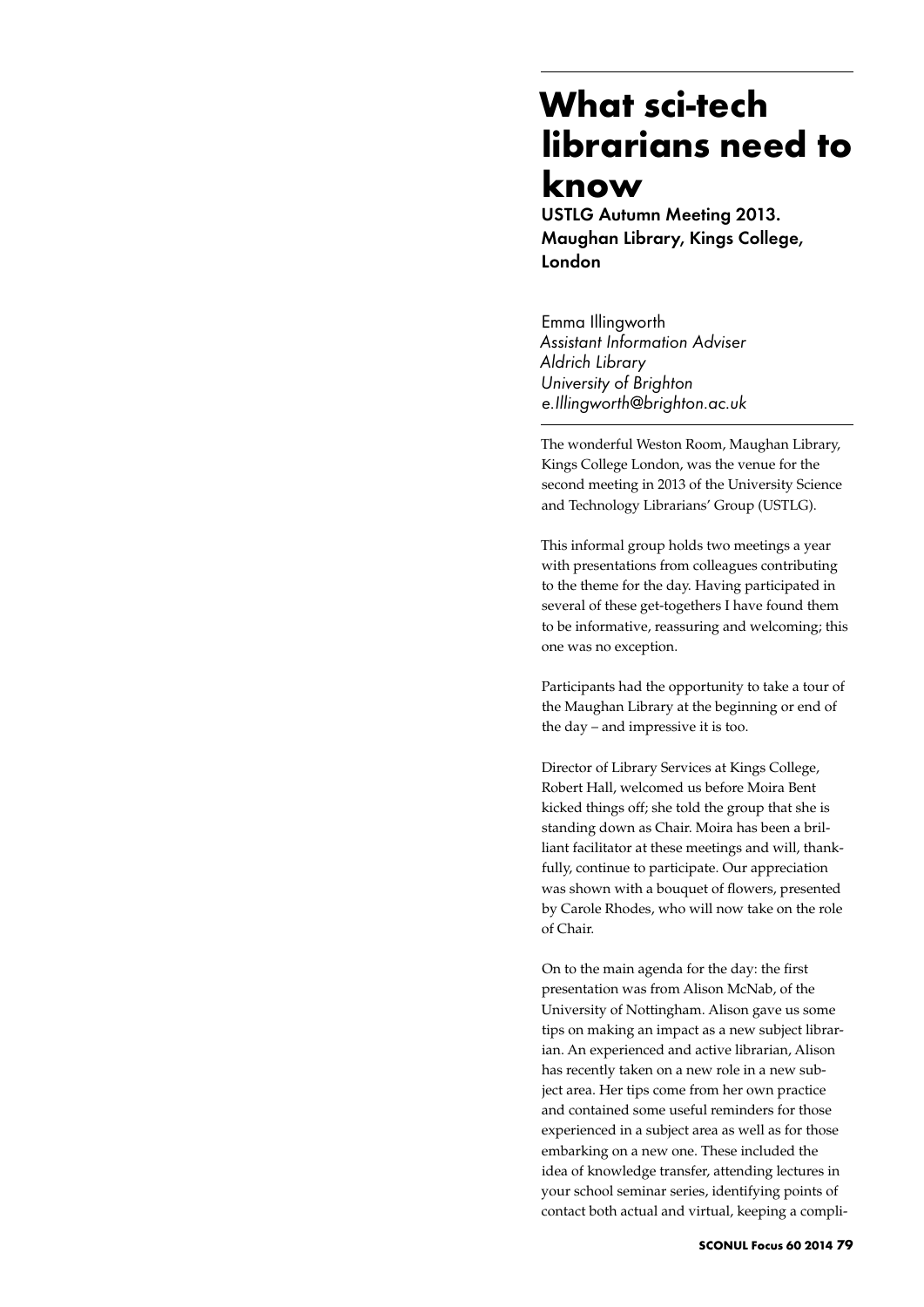ments book / folder, building on service strengths, engaging with users.

The second presentation of the morning, delivered by Niamh Tumelty, an experienced subject librarian in English, and now Librarian at the Engineering Faculty Library, University of Cambridge looked at the SCONUL 7 pillars through an engineering lens. Niamh is but has recently moved to supporting engineering. Following an overview of how she worked with the English students and applied the 7 pillars in that subject area, Niamh then went on to facilitate a discussion session during which we considered the information literacy skills that the broad range of engineering students have and identified the areas that they need to develop. This was an interesting, short discussion, and Niamh has collated the outcomes of that into a blog post http://npagelibrarian. blogspot.ie/2013/12/7-pillars-through-and-engineering-lens.html .Following these presentations we were ready for the first of the two discussion sessions of the day, which gave participants the opportunity to discuss various topics of interest. Suggestions for topics were made prior to the meeting and we signed up on the day to the topic we wanted to talk about.

I was part of a group discussing information literacy for science and technology students. Each group had some talking points as prompts and we considered:

- • How might information literacy be different for scientists?
- What areas should we concentrate on?
- What works well?

Other topics discussed were referencing, getting and staying up to date in our subject, and supporting researchers. Notes from these discussions are available on the USTLG website (http://www. ustlg.org/ ).

This concluded the morning's activities and it was time for lunch, generously sponsored by the Institute of Electrical and Electronic Engineers (IEEE).

Refreshed and refuelled we came back together for the afternoon agenda. Eszter Lucaks and Ruth Wolfish from IEEE gave a lively presentation, with ideas on how we can market our training and information literacy sessions and workshops; they drew our attention to the Marketing that FITS model (Fun, Interactive, Targeted, Succinct). With examples of how the IEEE has worked with librarians, academics and students they showed

what worked for them following the FITS model. It seems that food and free stuff works very well alongside the demonstration of a robust resource or the teaching of skills.

Elizabeth Simpson, King's College London, was next up, with a case study of how they have been developing new ways to engage students by using Camtasia and Libguides. As we shall be getting Libguides at the University of Brighton in the coming months it was really interesting to see how they are being used by others, as well as getting an insight into some of their features. Amongst other things, Elizabeth pointed out that Libguides are a lot more flexible than the web pages that they were using before, allowing for more interactive content. In order to show the students how to use the Libguides they have been using Camtasia to make instructional screencasts.

The final presentation of the day came from Shazia Arif and Monique Ritchie, from Brunel. The focus was on the Research Data Management experience at Brunel. Monique, Research Librarian and Copyright Officer, gave a really good overview of the research data management journey at Brunel so far. She highlighted the main stages in their project, from conducting a factfinding survey to investigate existing research data management (RDM) policies and practice to her analysis of the data and the outcomes of the survey. Shazia presented from the perspective of a subject librarian and discussed the implications of RDM for her role and her school. One of the main messages I got from this presentation is that RDM is a growing area in our field and that we need to consider how we, as subject librarians, can work with it effectively.

After the presentations we split up into our second round of discussion groups. The topics covered in the afternoon were: Ebooks, social media, RDM, how to cope with increasing student numbers and top teaching tips.

I was part of the social media discussion. To structure our discussion we looked at how we use social media at our organisations, whether there is a social media policy in place, what the implications of this policy are, and whether the library or information service needs its own policy that fits with the organisational one.

We could have carried on our discussion into the evening, but had to come back together to share the main points of our group chat. Again, the